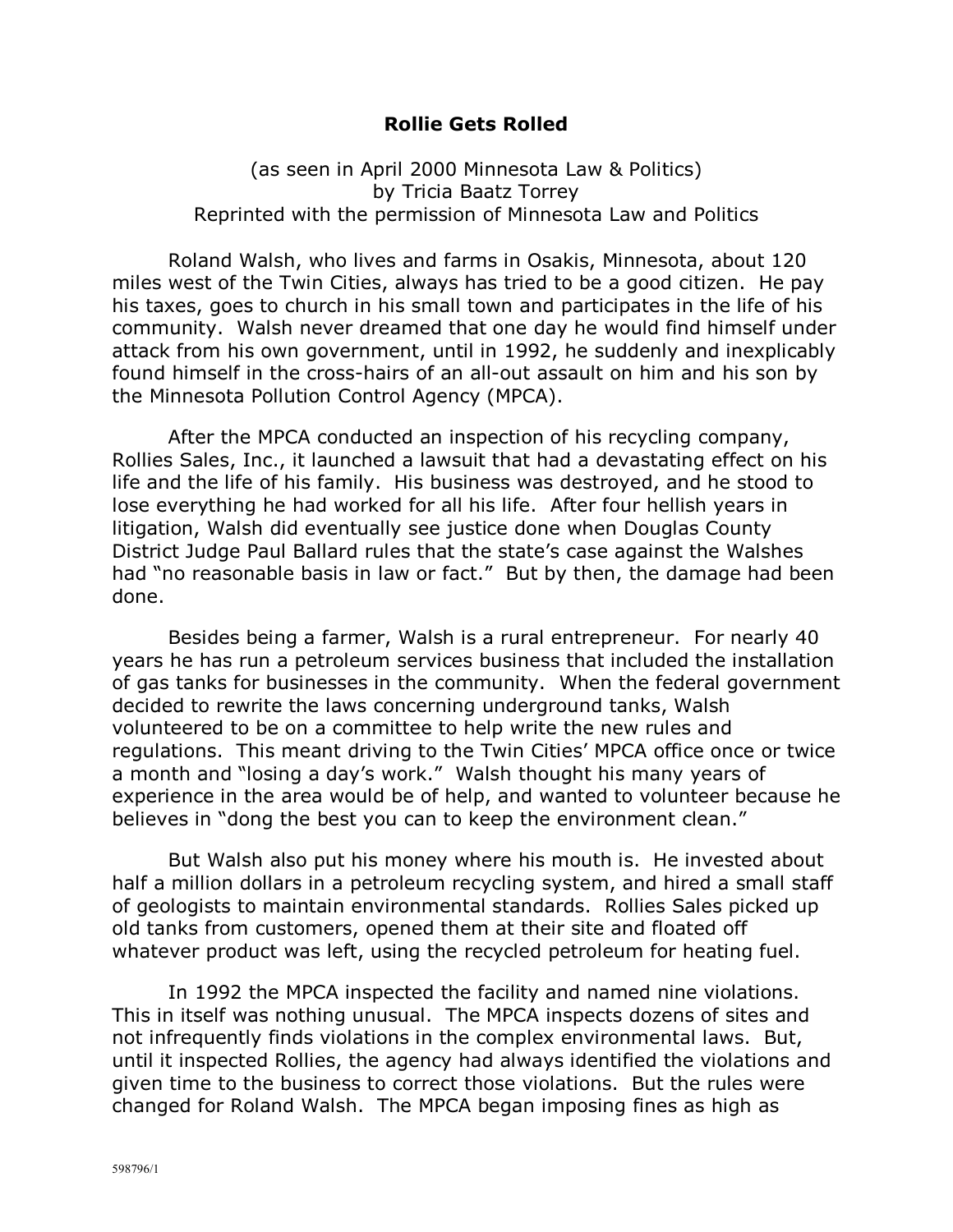\$2,500 for such trivial violations as not having the MPCA's phone number posted next to every phone in the office. When the dust cleared, the penalties totaled \$25,000 a day. It was an atom bomb dropped to kill an ant, and Walsh knew it. He knew the alleged violations were minor, and he knew that, for some reason, a selective enforcement against him was being promulgated by the MPCA.

Rollies declined to pay and was forced to shut down the recycling part of the business. In 1995, it was brought to court by the MPCA and the state attorney general's office. Besides naming Rollies Sales, the state also named Roland Walsh and his son, Dale Walsh, as defendants.

"By naming us as individuals, they tried to get our life savings, everything," Roland Walsh says. "If they would have been successful, there's no way we would have lasted ten days.  $\ldots$  They not only tried to get our business closed down and break us that way, but they tried to get our farms and our houses and everything in it . . . everything we ever worked and saved for."

Roland Walsh, a small-town guy who meant no harm to anyone, found himself being crushed by the power of a government agency seemingly gone wild. With no one in Osakis to turn to, Walsh approached Joe Maternowski of the law firm of Moss & Barnett. Maternowski, who has dealt before with governmental agencies, recognized immediately the gross unfairness of the MPCAís prosecution. He agreed to represent the Walshes, fully understanding the problems that come with fighting the government.

For some months before the MPCA began seeking a \$25,000 a day penalty from Rollies, the agency itself was under attack by legislators and overseers for its lax policies and inefficient regulatory practices. In addition, it was being accused of offering preferential treatment to large businesses. For example, the MPCA is currently in the habit of granting "flexible" permits to certain large companies, which allows these companies to discharge higher levels of pollutants than would typically be allowed. Watchdog groups such as the Clean Water Action Alliance, the Minnesota Center for Environmental Advocacy and Mississippi River Revival frequently identify violations gone unnoticed or ignored by the MPCA. In 1998, in one example, Sol Simon of the Mississippi River Revival filed a letter of intent to sue, naming three large companies, Waste Management of Minnesota, GAF Building Materials, Inc., and Cenex, Inc., for noncompliance to the Clean Water Act.

Even though each of these businesses was conducting the required monthly water sample tests and submitting them to the MPCA (with the exception of Cenex, which was erroneously sending the samples elsewhere),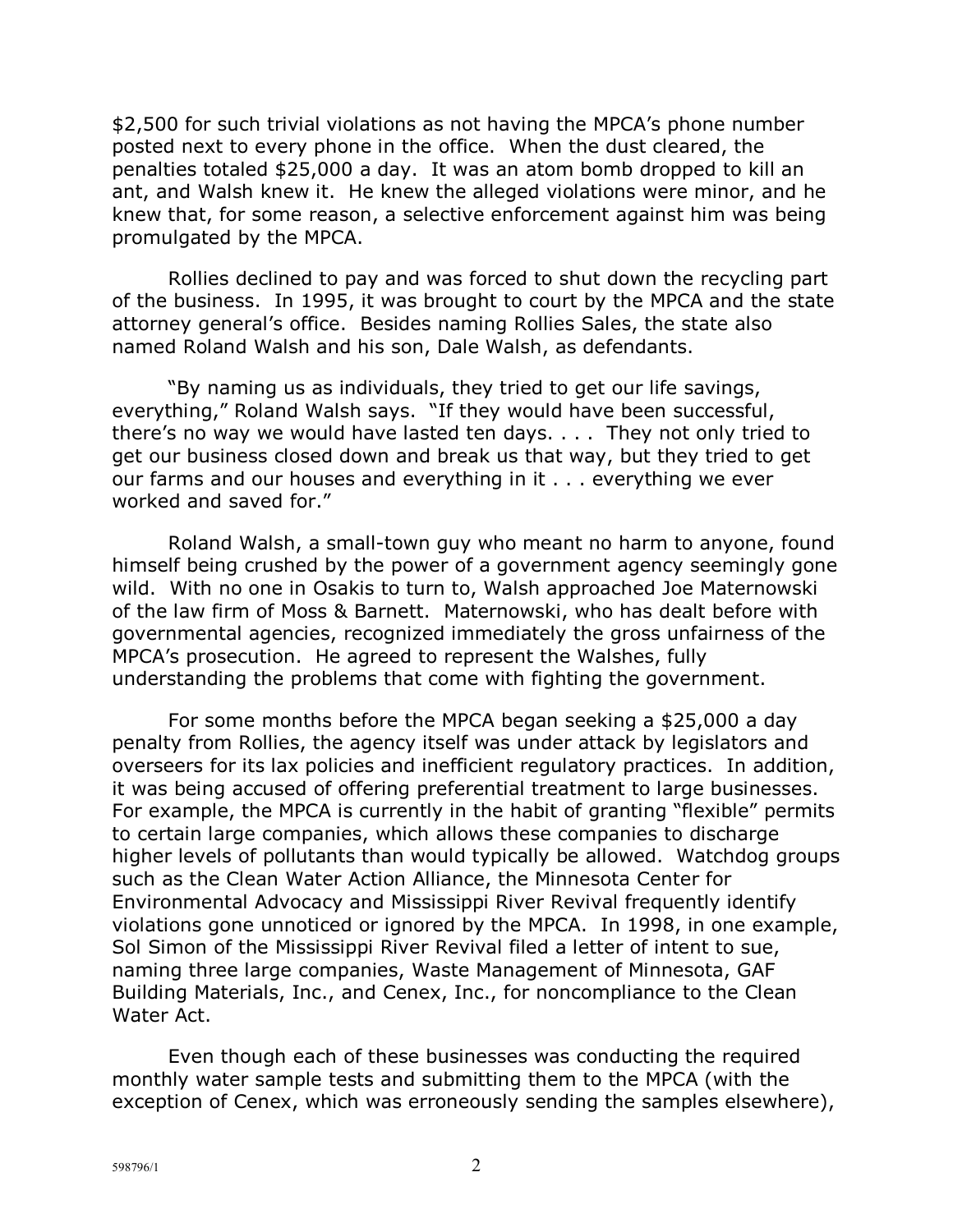its violations were not scrutinized by the MPCA. The agency was also being criticized for conflict of interest in the granting of permits for factory farms some members of the agency at the time who granted such permits owned similar facilities themselves. The MPCA has granted 160 such permits to date, despite protests and questions raised about air quality and ground contamination.

The seemingly arbitrary enforcement by the MPCA made the agency look flaky, at best, and protective of its friends, at worst. It's difficult to discern the logic behind the MPCAís decision to inspect and then pursue action against certain companies while allowing others to commit blatant violations. It's not always a case of big business versus small. There are at least a half-dozen other small facilities in the state that recycle tanks as Rollies did; each was inspected, each had violations similar to Rollies, and each was issued either a Notice of Violation or a Letter of Warning without the fines or legal actions that were levied against Rollies.

Maternowski and Roland Walsh looked into a rationale behind what seemed to be the bullying and singling out of Rollies. After some investigation, they found something: one unique fact in the Rollies case that again suggests a conflict of interest within the ranks of the MPCA.

In 1989, a few years before the Rollies inspection, an MPCA employee named Roger Stead approached Rollies and said he could be hired to prepare permit applications for fuel storage tank areas. Rollies hired Stead, who turned out to be the employee in charge of approving such permits. One of Rollies clients, Green Giant, became aware of the scheme and reported Stead to the attorney general's office. The MPCA fired Stead and eventually the attorney general's office filed and prosecuted a felony complaint charging Stead with bribery. Roland Walsh and his wife, Clara Jane, were both called to offer testimony against Stead; Roland was the state's key witness. Ultimately, Stead was found not quilty, but because he had been fired by the MPCA, he was unable to return to state employment, and eventually left the state.

Rollies attorney, Joseph Maternowski, says, "I am not certain that the Stead matter influenced the actions of the state. However, it is possible that someone at the MPCA remembered Rollies or Roland Walsh, particularly after the finding that Stead was not guilty.

ìW ultimately learned at our trial that an MPCA employee was the person who triggered the inspection of Rollies facility. This struck me as a very curious fact. Normally, MPCA inspections are triggered by citizen complaints, competitors, environmental groups or a routine review of records filed with the state. My clients believe that someone at the MPCA